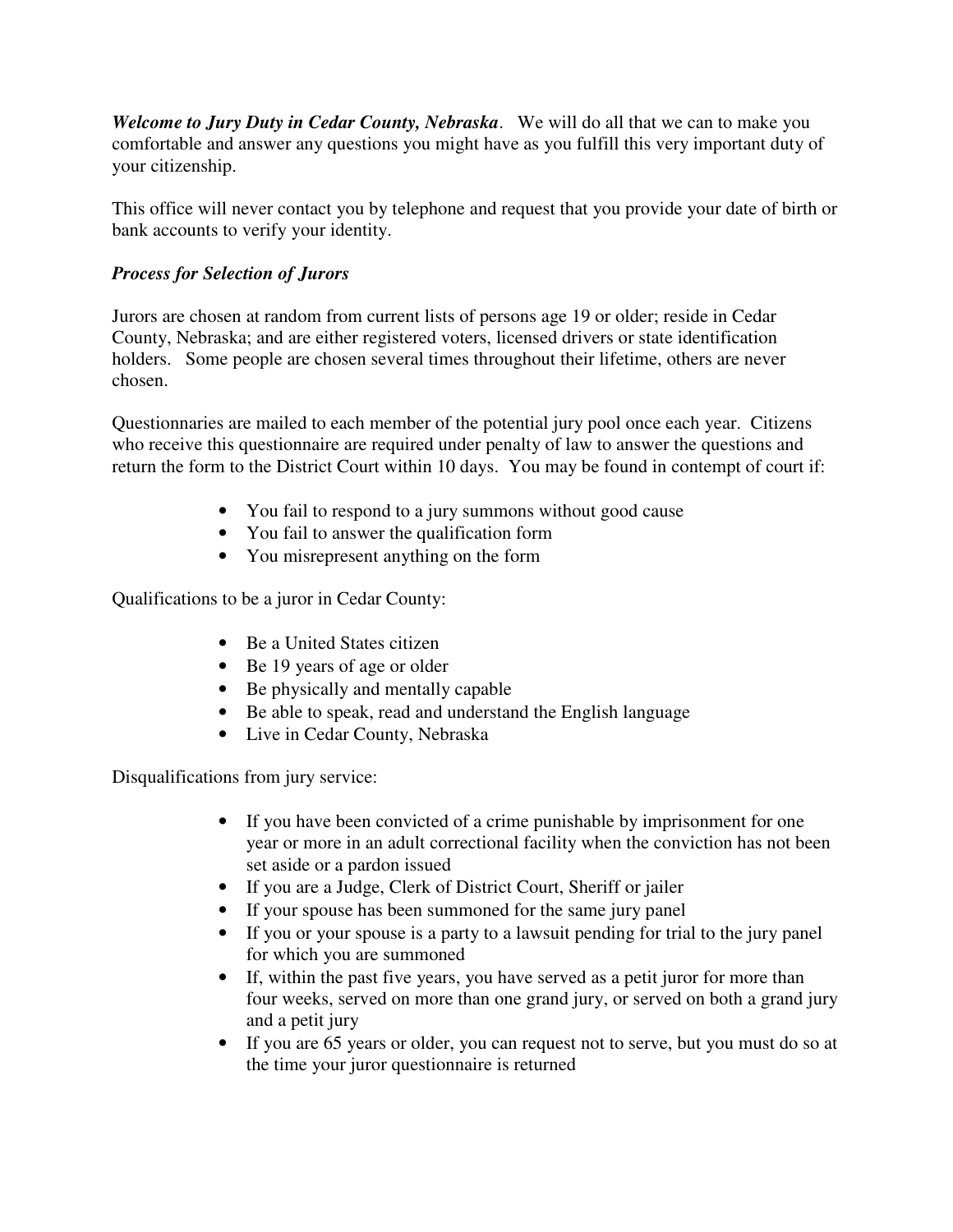Each questionnaire is evaluated and those who meet the established criterion will then be put into jury pool for the year.

## *Selection of Jurors for Jury Trial*

If you are a prospective juror, you will have received a summons requiring you to appear for jury duty on a certain date and time during the jury term in Cedar County. A pamphlet is available from the Nebraska Supreme Court at their website, www.supremecourt.ne.gov/juryservice/pdf/juror-summons-insert.pdf.

When you report for jury duty, please check in with the District Court office located on the second floor of the original courthouse building. The jury selection process will then commence. As a general rule, the jury selection process will last through the morning. However, this might vary depending on the nature of the case being tried.

When a jury trial is set, an impartial, random selection from this jury pool is performed as required by law. You are one of a large panel, or venire, that have been summoned for jury duty during this term of court. From this larger panel, a jury of 12 persons for District Court and 6 persons for County Court will ultimately be selected to serve as jurors in given case. On occasion, one or two additional alternate jurors may also be selected. After jury selection has been completed, those members of the panel who are not selected as jurors or alternates are excused. Generally, trials in the District Court average two to three days to complete. Trials in County Court average one day to complete. Again, this is only a general rule of thumb, and the trial of any given case, depending on the circumstances unique to that case may require more or less time to complete. During the jury selection process, the judge will usually indicate and estimate as to the length of time expected to complete the trial.

A Judge may excuse a juror only upon showing of undue hardship, extreme inconvenience or public necessity. Strict proof of undue hardship, extreme inconvenience or public necessity will be required by the judge prior to considering excusing prospective jurors. If you need to make such request to be excused from jury duty for any given trial, you must make a written application for excusal of jury service. The Judge will then review your request and you will be advised of the decision. If a request for excusal is made, the following is required by with the written request:

- Employment. The request for excusal must be from the employer.
- Travel plans. The request must be substantiated with a copy of plane ticket, motel reservation, etc..
- Health. The request must be substantiated with a copy of a letter from the physician or others.
- Residency. The request must state that residency is in another county.
- Secondary education. A request must be substantiated with a written confirmation from the Registrar's office indicating full-time status.

Nebraska statutes provide that any person summoned for jury duty shall not be subject to discharge of employment, loss of pay, loss of sick leave, loss of vacation time or any other form